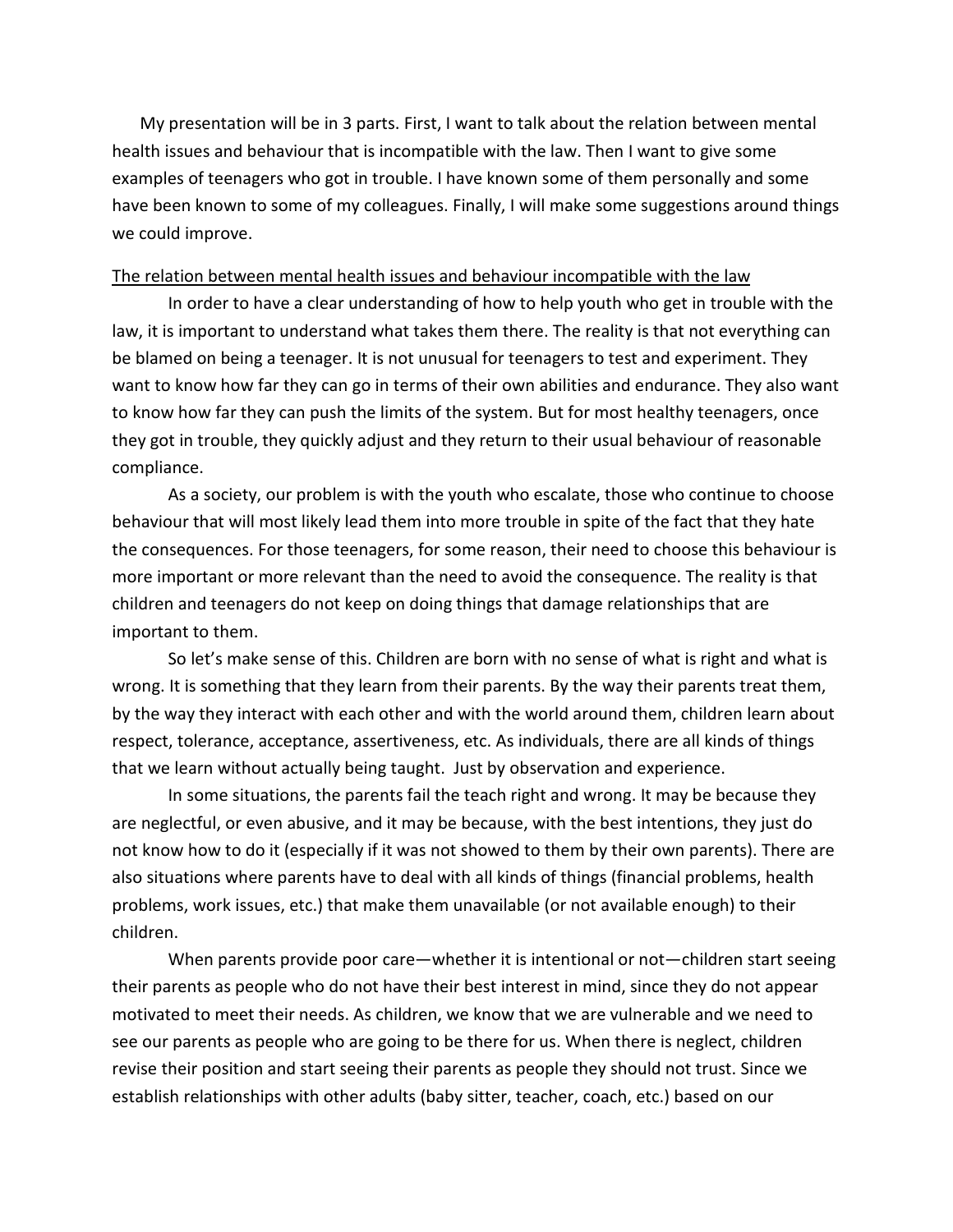relationships with our parents, neglected children extend this lack of trust to other authority figures because they see them as social substitutes for their parents.

It is important to understand here that the way children perceive things may sometimes have more of an impact than the way things actually are. Ex: father who lost custody of son because he was in the army. The son was unable to trust his father when he got custody back after a few years of significant abuse.

As human beings, we do not follow the rules of people we do not trust because we do not believe that those rules are favourable to our wellbeing. It becomes a question of survival. I do not do what people who do not care about my wellbeing tell me to do. So if I do not trust the adults around me to meet my needs, who do I trust? I only have myself left.

Being neglected does not only teach children not to trust authority, it also teaches them that they are responsible for their own wellbeing and for their own safety. If they want their needs met, they have to make it happen. They learn to take matters in their own hands rather than ask adults and trust that they will do what needs to be done. The problem is that children or teenagers do not have the skills to take things into their own hands so the results are often not positive.

I also observed that neglected children come to confuse what they need and what they want, so they can work as hard to meet a want than they would to meet a need. For them, to have a want not met becomes as dangerous as having a need not met. (ex: Maggie and her pierced ears) They become on survival mode in both situations.

To summarize, when children do not learn from their parents what is right and what is wrong because their parents failed to teach them this very important information, children and later teenagers make their own rules according to what they can make sense of with their incomplete experience, their lack of knowledge and their lack of skills. It is not surprising that their system of reference is faulty. Also, because at this young age, they have a tendency to be self-centered, the guidelines they establish for their behaviour is more focused on their own needs than on what is good for the society.

With that in mind, let's look at some examples. I have some examples where things did not go well. I chose those examples because we are here, in part, to find what we need to improve. But there are many examples where things have gone well. As part of the Intervention & Diversion committee, there have been many cases where the youth's involvement and hisher parents' involvement have been enough to help the teenager modify his-her behaviour. Also, in my work at Community Mental Health, I have worked with teenagers who were on probation. It seems that the fact that they had to keep their behaviour under control for several months helped them learn to make better choices.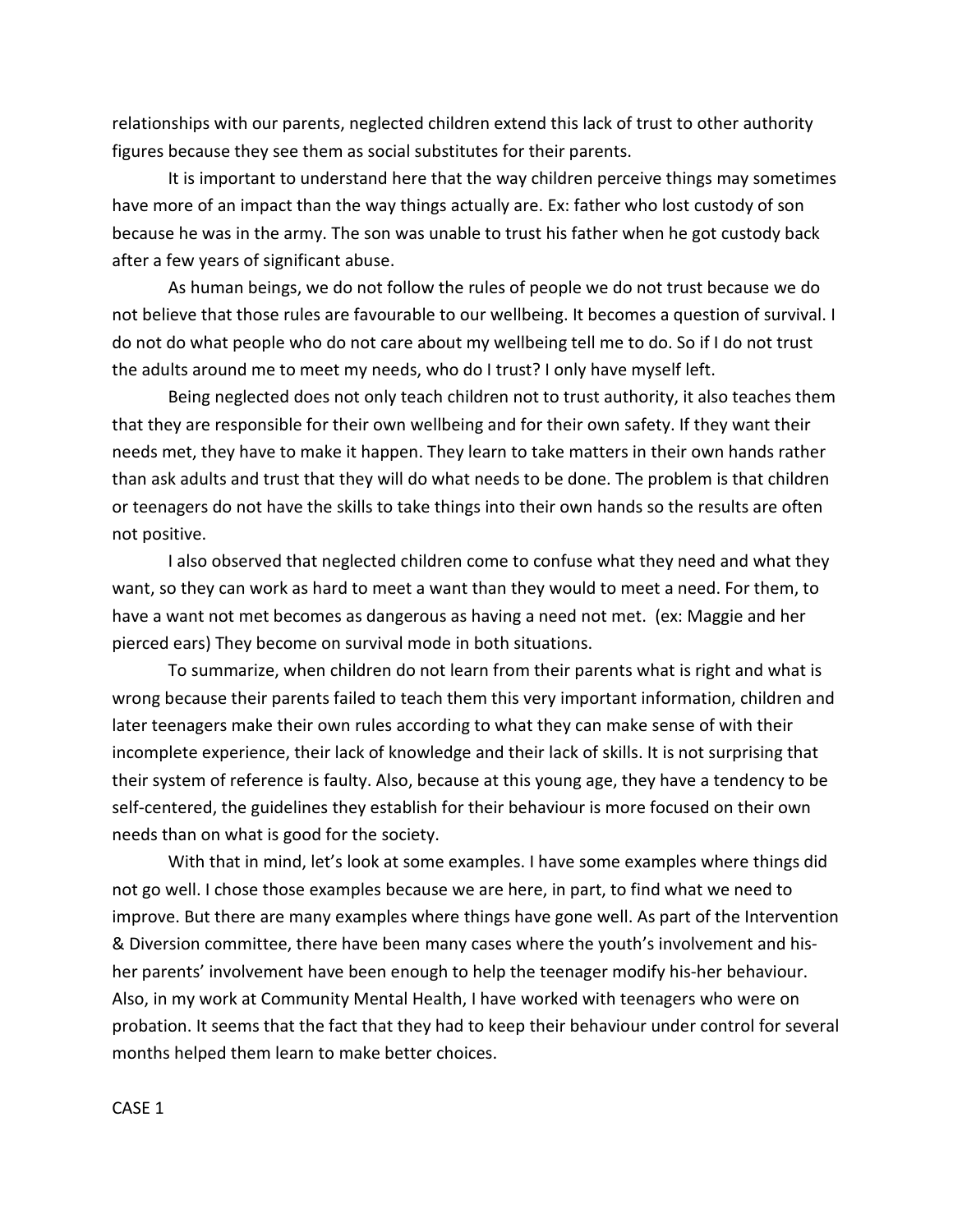Youth has a first assault while defending a girl

He is referred to Intervention & Diversion and some of the suggestion made by the committee cannot take place because the mother has anger issues that are not under control. In the end, the youth is compliant.

He gets in trouble with the law again and is put on probation.

When I met with him, he told me that probation was much better because he will not have to do any community work.

CONCLUSION: He did not learn anything from his experience with I&D and nothing changed in the family.

## CASE 2

14 year old ADHD teenager who came to live with his father after being asked to leave by his mother. (Rejection)

He started with small thefts, in the family, at school, then it involved some hunting riffles He was eventually sent to Miramichi (around 95) and there, he was assaulted sexually.

A few years later, he was in court as a sex offender

I visited Miramichi and my perception is that it is a good place to work on improving the quality of relationship that teenagers establish and to develop a good understanding of the consequences  $+$  or  $-$  of their behaviour. But the company is not always good.

# CASE 3

A young teenager got angry at another student in his school and they got into a fight. He gets in trouble and is angry. In the bathroom, he tells one of his friends 'I am going to kill him' of course not meaning it. The friend goes to the principal who goes to the police. Charges are laid, he goes to court and is put on probation.

He becomes so anxious that he may say something that will have major consequences without expecting it that he now refuses to go to school.

He had a history of neglect and perceived his grandmother as neglectful while she was his saviour.

# CASE 4

A young boy, less than 10 years old with sexual deviance. Sexual abuse is suspected but never substantiated.

Eventually goes in care to protect his young siblings.

As some point, DSD is looking at treatment facility, they find a centre in Ontario. The family refuses and he is returned home.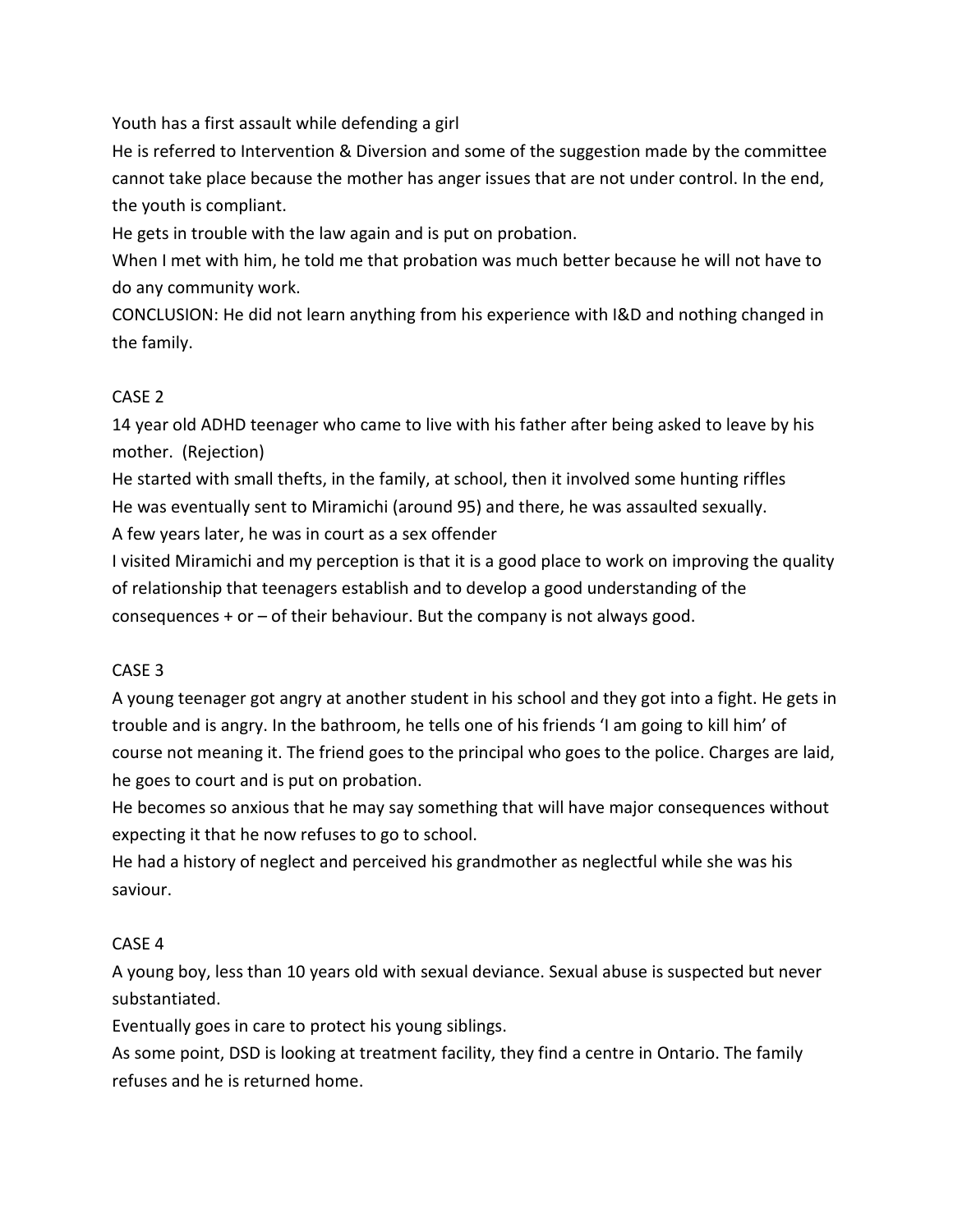It is likely that this boy will eventually do something inappropriate and will find himself in the court system, because we do not have the expertise with this type of problems.

### CASE 5

I can think of another teenager, this one a little older, who was also inappropriate sexually. He was living in a family who did their best but who had limited skills. Eventually, he was on probation and during that time, he participated in a program designed to help young sex offenders. He was not able to learn from that program and eventually was remanded to Miramichi. This would have most likely been avoided if we had the expertise to help youth with this type of problems.

#### OTHER CASES

- Youth who get in trouble with the law in relation with addiction issues. If the teenager does not want to work on his problems and does not want to change and if his parents are in denial that he has addiction issues, it is very unlikely that the system will be able to help him. He is then likely to reoffend.
- Youth who commit offenses several times and all they get are warnings. They end up laughing at the system and believing that they can do what they want. They will reoffend until they are stopped.

Before we look at what we can improve, let's look at what we do well to make sure to continue doing that.

- Good collaboration between probation officers and clinicians at CMH
- Good approach used by police officers with youth that will keep the youth more receptive to services.
- There are times when the measures that were used (I&D, probation, Miramichi) was exactly what the youth needed.

What we need to improve

- Get better at knowing when to take the soft approach (Intervention and Diversion) and the strong approach Miramichi, and the in between. Communication between justice system and mental health. Some youth laugh at the fact that they do not have stronger consequences while some youth are damaged by the consequences that are used.
- The parents need to be accountable. They need to be involved in the intervention. In case where the youth has been in trouble with the law before and the previous, softer intervention did not improve the situation, it is realistic to believe that the parenting is an issue and that the quality of the relationship youth-parents is an issue. If those things